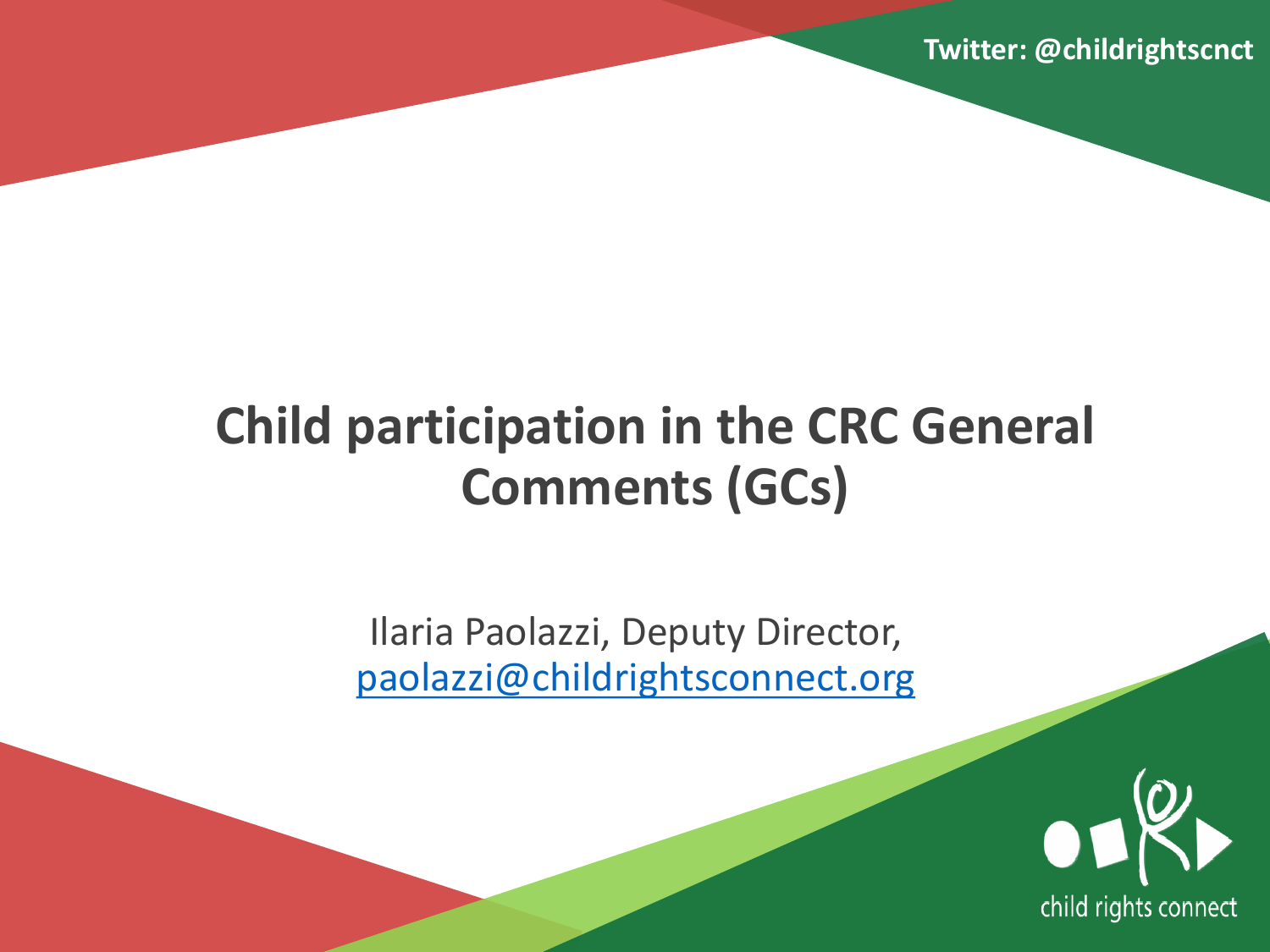#### **A bit of background**

*The involvement of children in the work of the Committee has particular relevance, including in the reporting process of States parties' implementation of the Convention and its Optional Protocols, the development of general comments, the days of general discussion, in country visits and other events.*

Committee's working [methods](https://documents-dds-ny.un.org/doc/UNDOC/GEN/G14/186/56/PDF/G1418656.pdf?OpenElement) on child participation in reporting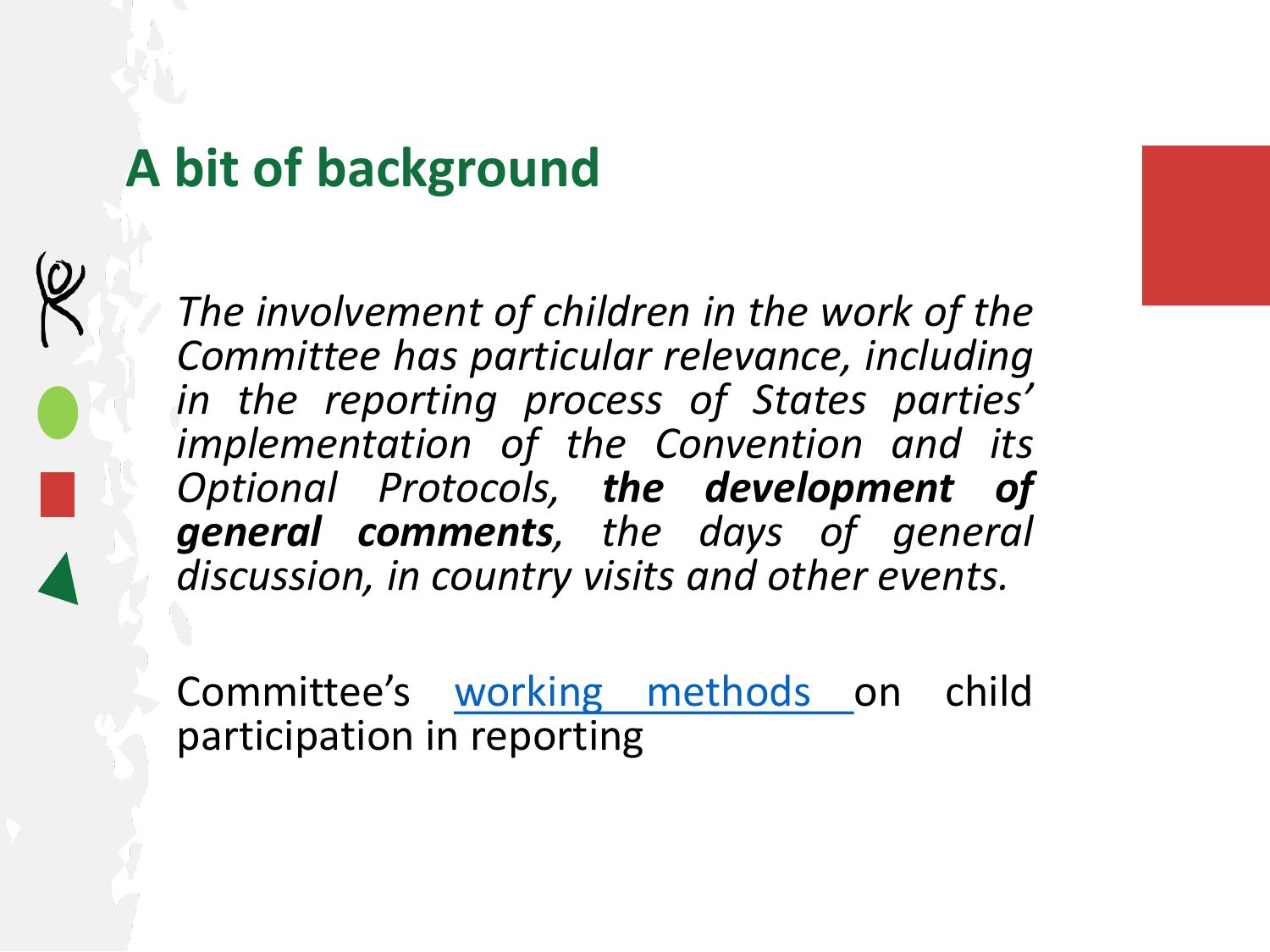#### **General Comment 12**

2006 Day of General Discussion informed [GC 12](https://tbinternet.ohchr.org/_layouts/15/treatybodyexternal/Download.aspx?symbolno=CRC%2fC%2fGC%2f12&Lang=en)

"*The present general comment arises from the exchange of information which took place on that day, including with children*…"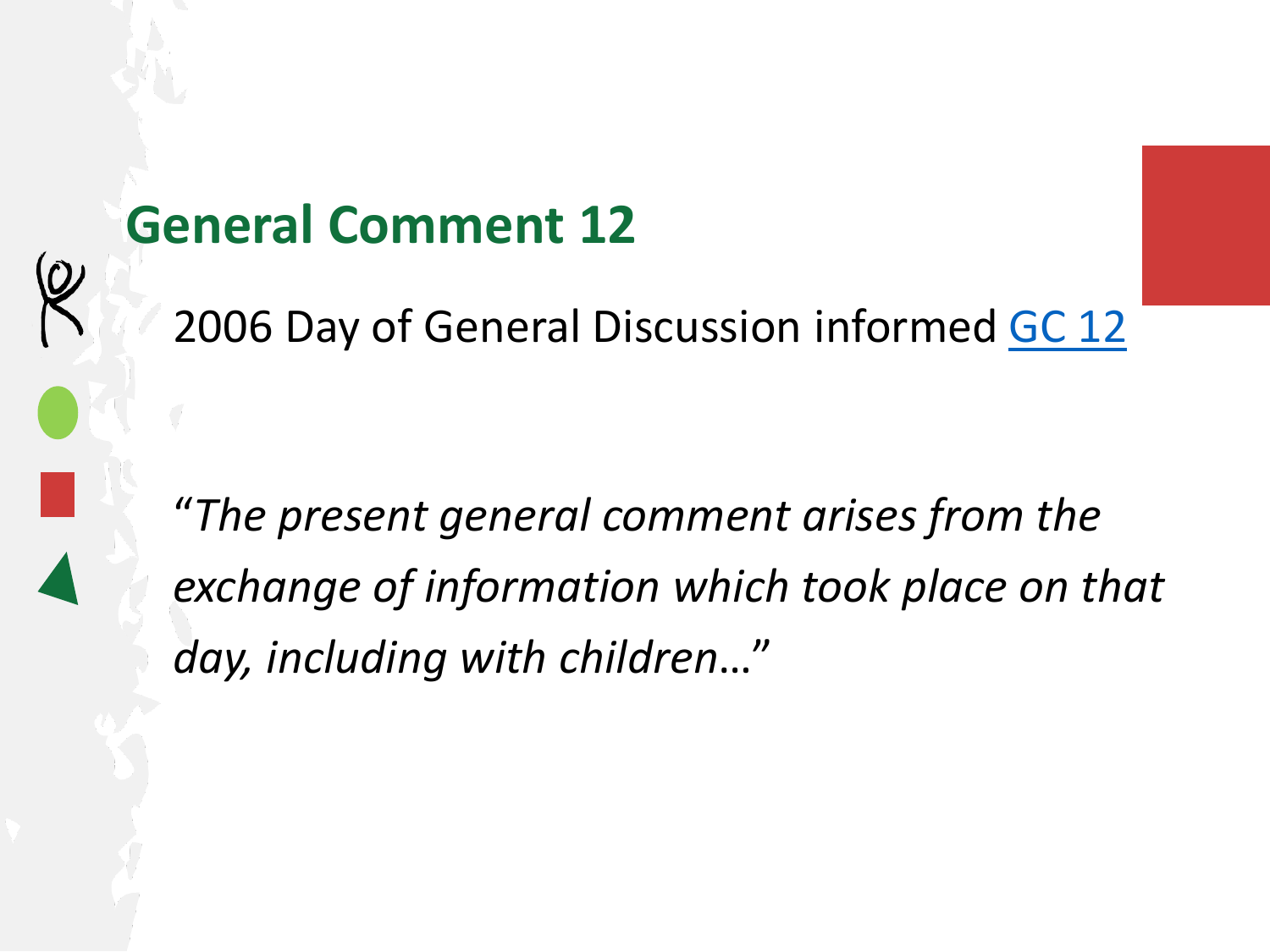#### **General Comment 19 a turning point**

2,693 children from 71 countries, conducted via an online survey, focus groups and regional consultations in Asia, Europe and Latin America > [report](https://pure.qub.ac.uk/en/publications/towards-better-investment-in-the-rights-of-the-child-the-views-of) to Committee





**Public Budgets: How Governments Should Spend Money for Children's Rights** 

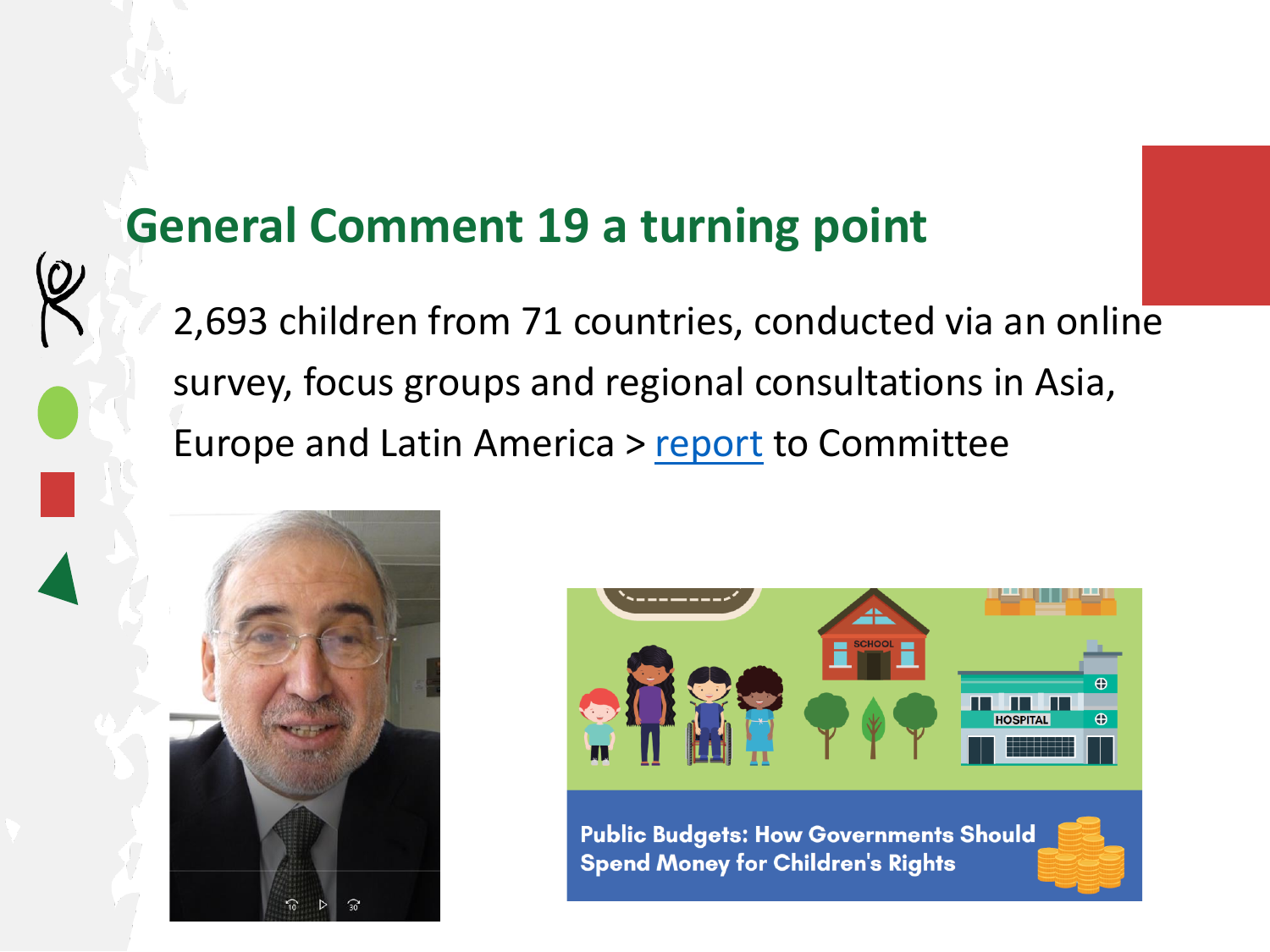## **Impact of children's views**

*The messages from children to public budgetary decision makers included: (a) Plan well. There should be enough money in the budget to provide for all rights of children; (b) It is impossible for you to invest in us if you do not ask us what to invest in! We know; you should ask; (c) Do not forget to include children with special needs in your budgets;….*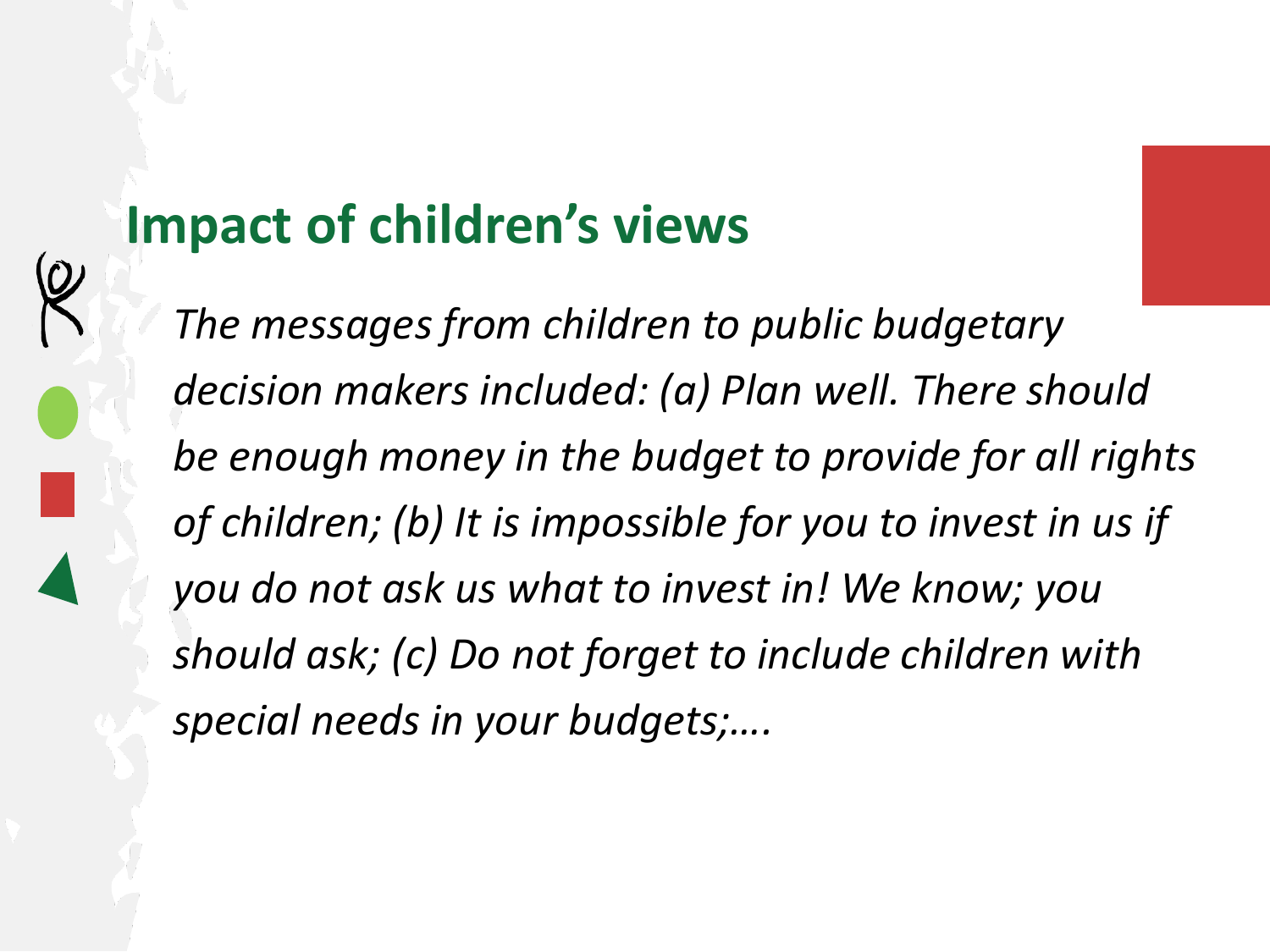#### **Evolving practice**

**GC 21 (Street situation):** 327 children and young people from 32 countries were consulted in seven regional consultations.

**GC 25 (digital):** 709 children living in a wide variety of circumstances in 28 countries in several regions. *"The children consulted for the present general comment reported that digital technologies were vital to their current lives and to their future: "By the means of digital technology, we can get information from all around the world"; "[Digital technology] introduced me to major aspects of how I identify myself".*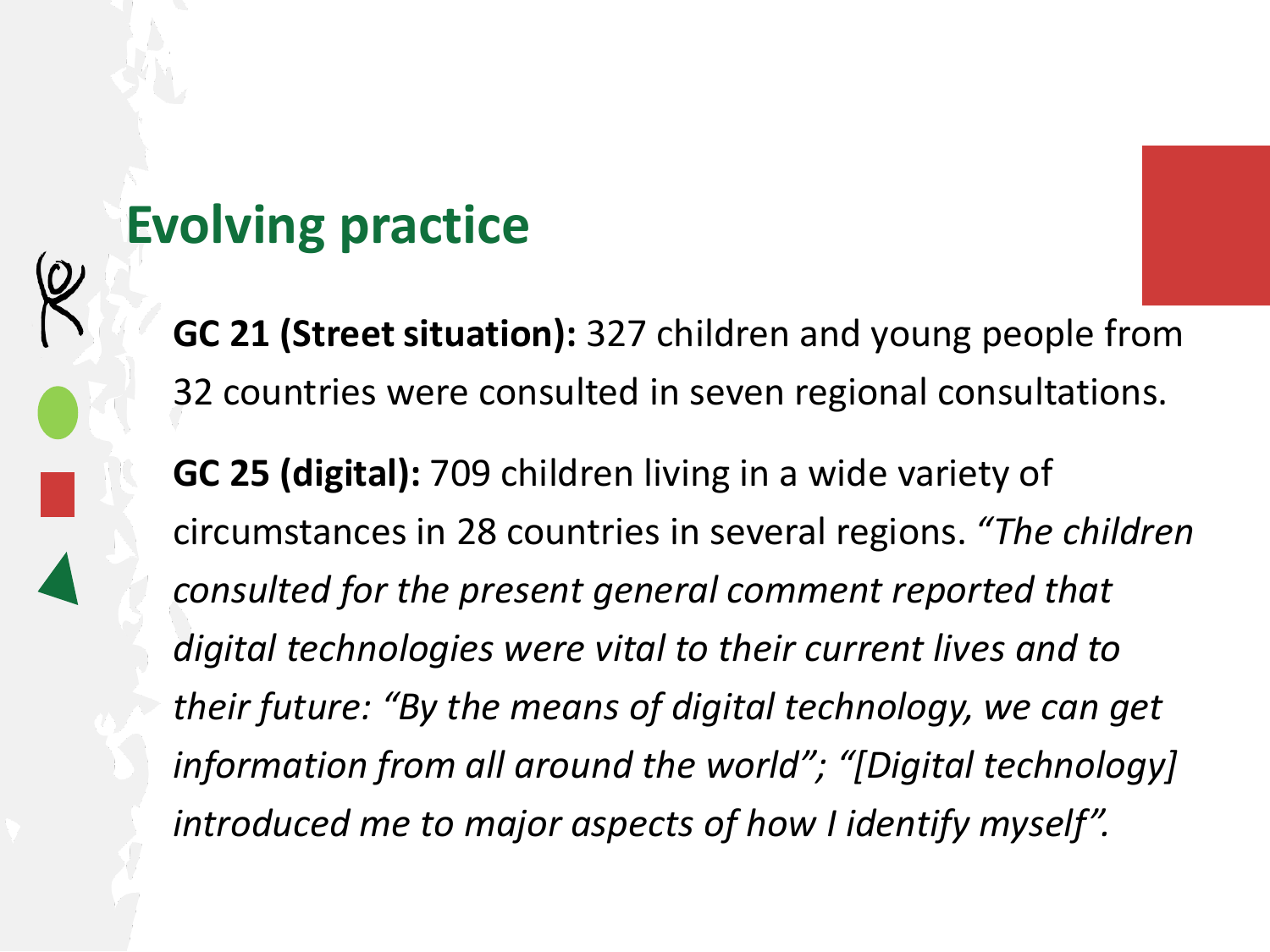#### **GC26 a unique opportunity**

- *To leverage and elevate the unprecedented advocacy of children around the issue of climate change and the environment*
- *To collaborate with children to further consolidate the Committee's practice and working methods on child participation in GCs and beyond*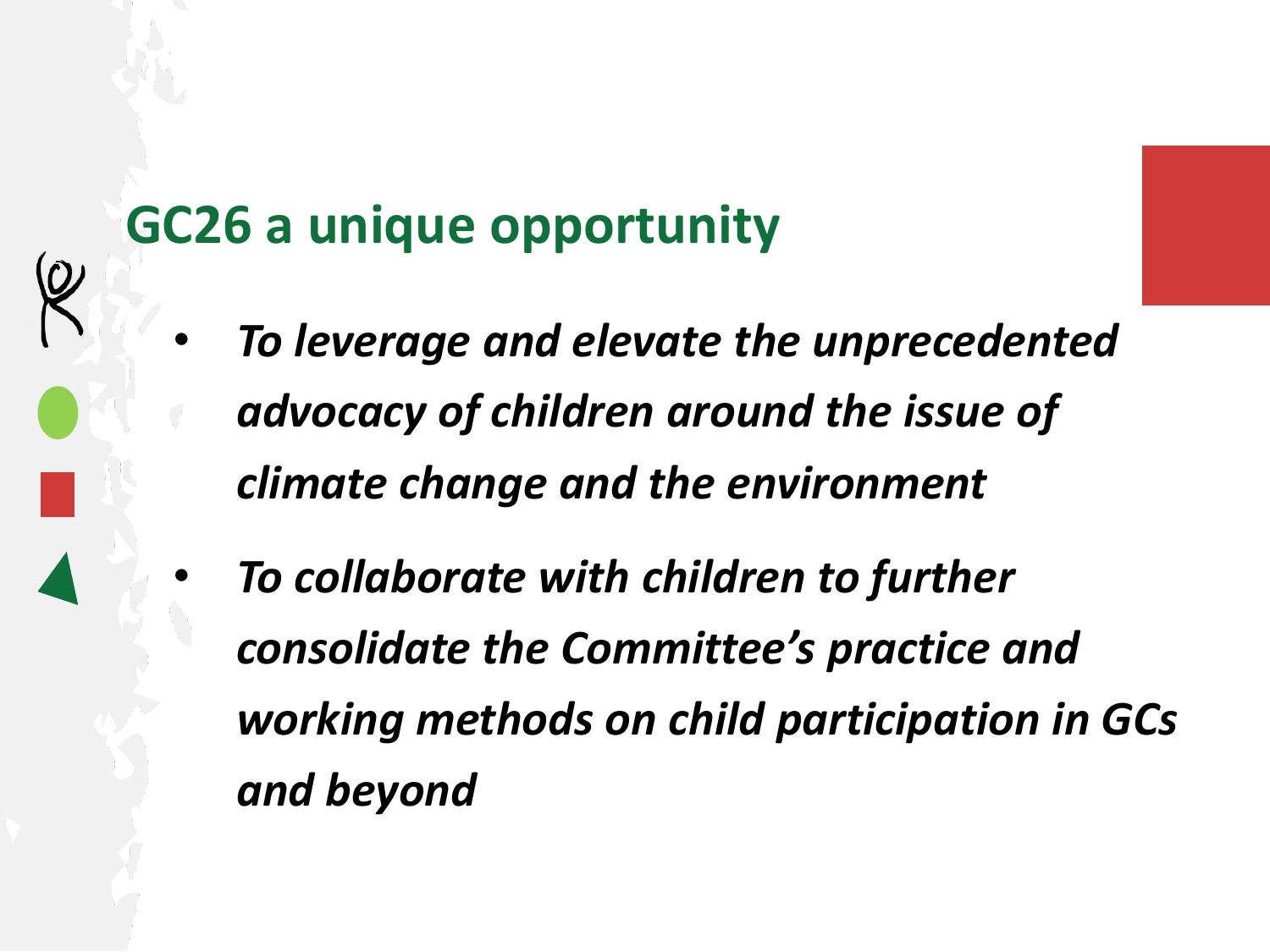#### **GC26 a unique opportunity**

- *To advance the rights of child environmental human rights defenders through new and stronger standards*
- *To strengthen the capacity and empower children globally on the need to protect the environment and their role in such endeavour (and the rights they are entitled to)*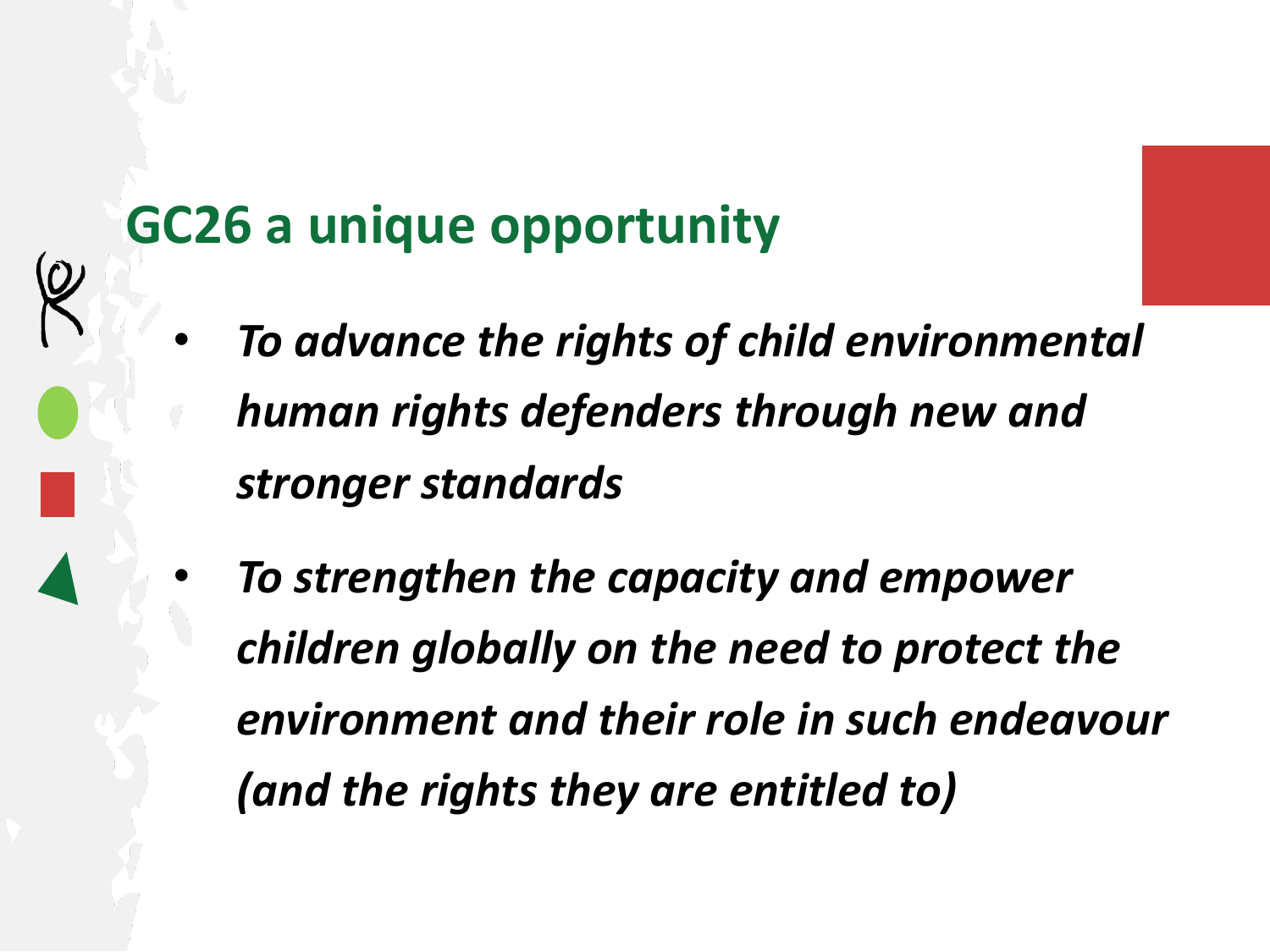

Who are CHRDs? The Rights of CHRDs  $\sim$ Child Learning Space v **Tools** 

 $\Omega$ 



**Child Human Rights Defenders** 

**Child Human Rights Defenders** 

<https://chrds.childrightsconnect.org/>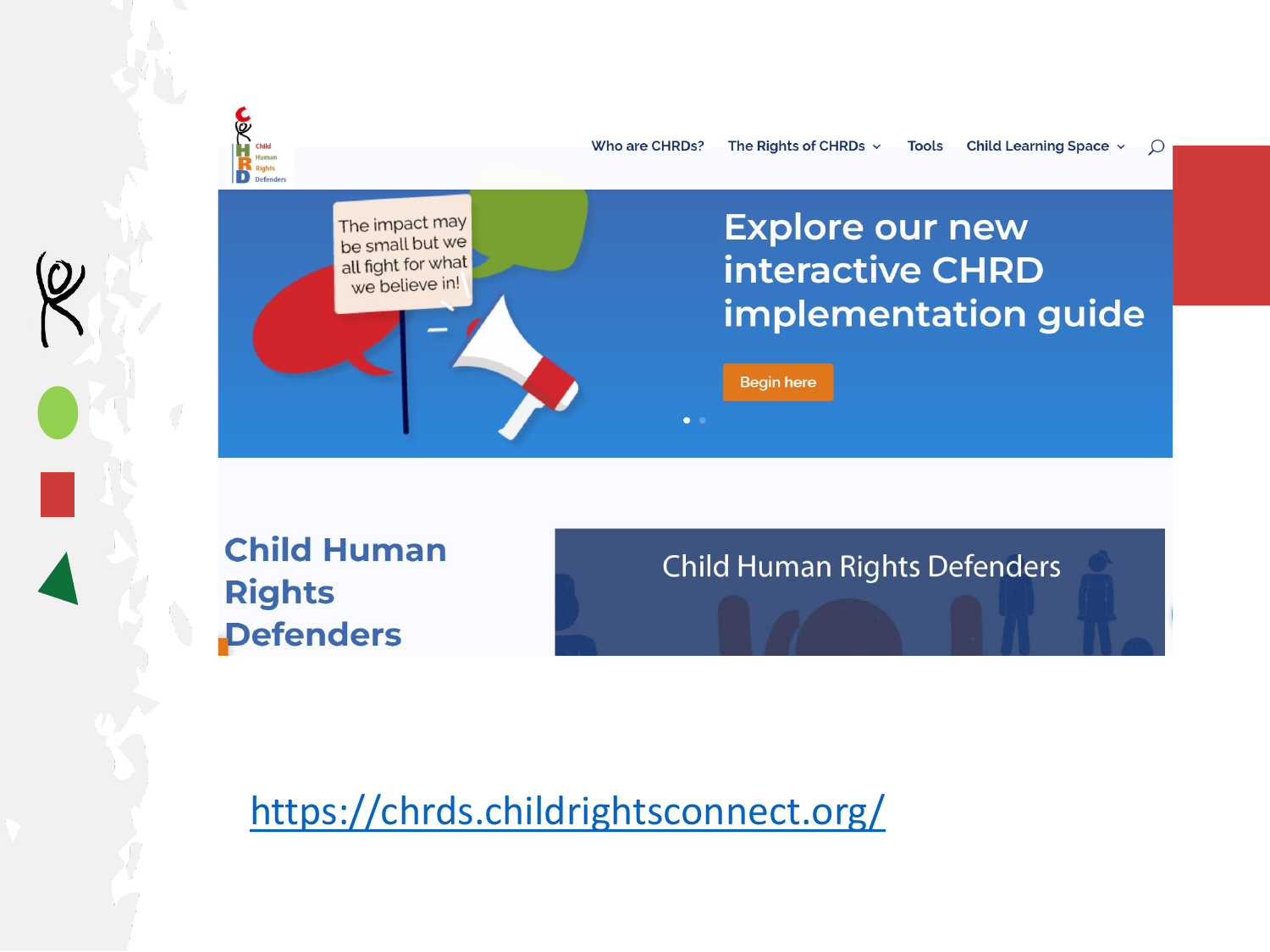

#### The Right to Defend the Environment

There are more and more children across the world raising their voices on the environment and climate change, and acting in many different ways.

In this short module you will learn about the children who are speaking up on environmental issues across the world.